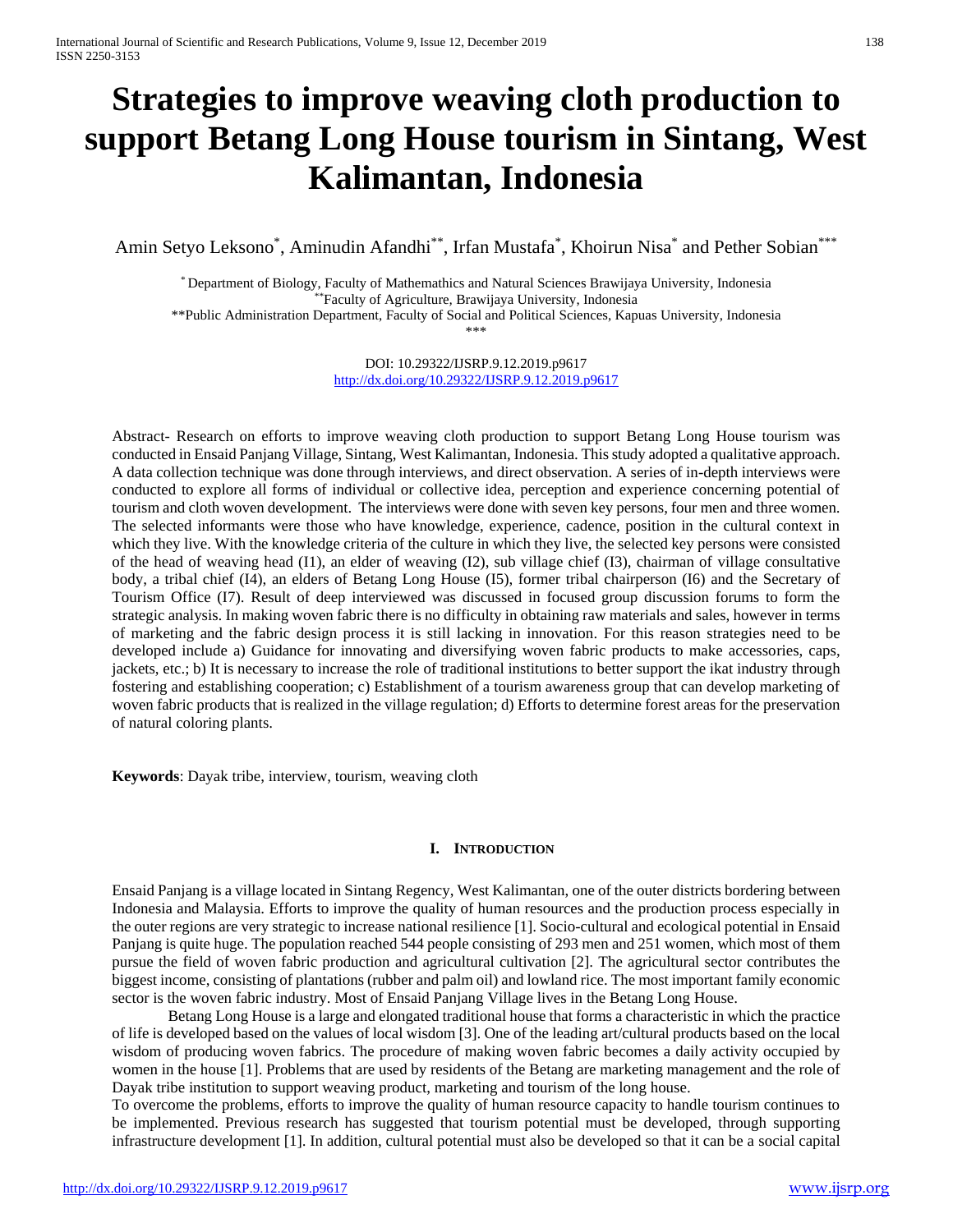International Journal of Scientific and Research Publications, Volume 9, Issue 12, December 2019 139 ISSN 2250-3153

for supporting the people living in Betang Long House [2]. However, tourism management problems are also faced by residents in the long house. Because of this, this research is focused on efforts to formulate improve weaving cloth production to support Betang Long House tourism was conducted.

#### **II. METHODS**

This study was conducted from April to July 2019 in the Betang Long House of Ensaid Panjang Village, Sintang Regency, West Kalimantan. The location distance is about 32 km away northeast capital of Sintang District. This adopted an action research with a project-based learning approach. Action research activities start from the initial survey of community needs. A data collection technique was done through interviews, and direct observation. A series of in-depth interviews were conducted to explore all forms of individual or collective idea, perception and experience concerning potential of tourism and cloth woven development. The interviews were done with seven key persons, four men and three women. The selected informants were those who have knowledge, experience, cadence, position in the cultural context in which they live. With the knowledge criteria of the culture in which they live. The selected key persons were the head of weaving head (I1), an elder of weaving (I2), sub village chief (I3), chairman of village consultative body, a tribal chief (I4), an elders of Betang Long House (I5), former tribal chairperson (I6) and the Secretary of Tourism Office (I7). Result of deep interviewed was discussed in focused group discussion forums to form the strategic analysis.

#### **III. RESULTS AND DISCUSSION**

From the results of the focused discussion it was known that the raw material for woven fabric is obtained from the JMM Cooperative Institution raw material (self-weaving services). This was stated by informant 1. She said that

"We have never had difficulty in obtaining raw materials, because woven fabric raw materials are obtained from JMM Cooperative Fabric Raw Materials (self-weaving services). The showroom is located in Sintang; Jl Hutan Wisata Baning, Gallery of Dara Kumang, or *Disperindakom* (Office of Industry*,* Trade*,* Cooperative and SMEs) Gallery. All women become members of the cooperative, making it easier to obtain these raw materials (I1)

In making woven fabrics, unfortunately, the use of natural dyes is rarely done. All of woven worker use synthetic dyes. This was stated by informant 2.

"Natural dyes are rarely used, because orders are sparse, raw materials have begun to be difficult to obtain and processing is time consuming." (I2)

Several women expressed their obstacles to obtaining raw materials due to transportation and the holiday time. Informant 1 expressed their feeling.

"We must be dependent from men, because men may operate the vehicles. In case the thread runs out there is a mobile message notification." (I1)

Another informant told about the business's capital. She said that

"The price of cloth is determined by cooperative. I have a difficulty to get the business capital, because I may not borrow from the bank." (I3)

"As for the obstacles in weaving if someone dies weaving activity takes up to 7 days, besides that at night it is also prohibited to weave." (I3)

Related to the sale of woven fabrics, it is explained that the sale is done through cooperatives. This was confirmed by informant 4, who said that

"Sales of woven fabrics, initially through JMM / cooperatives. Now the woven fabric can be sold alone, and is visited by the buyer. Until now there is no on-line system, because there are signal constraints. Weavers already have a group called "pheasants", so there is a price equation to suppress competition. "(I2)

The men role in obtaining raw materials and marketing is available. Weaving tools made by the role of traditional institutions in supporting the woven fabric industry are still lacking.

"There is a customary leader at the village level, village level. But it doesn't play a role. Sintang is often a champion, but not because of the role of the institution, but rather the role of individuals." (I4, i5)

Innovation in developing designs / motifs of woven fabrics is still weak.

"Difficult to develop a motive because it is less desirable. Buyers buy based on color quality." (I6, I7)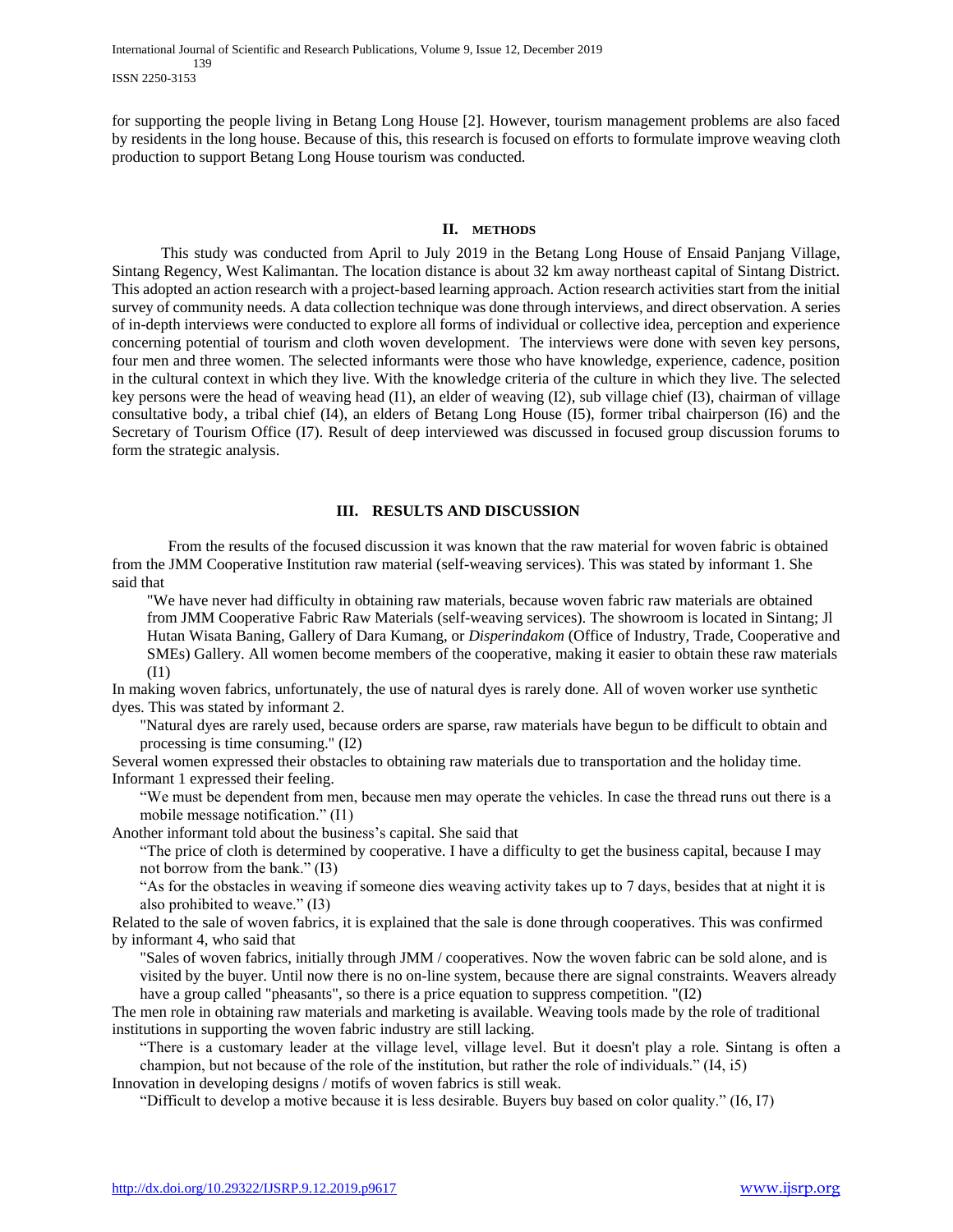International Journal of Scientific and Research Publications, Volume 9, Issue 12, December 2019 140 ISSN 2250-3153

To support the successful development of woven fabrics and tourism in the Long House, it cannot be separated from the role of the government. The role of government is explained by informant 7. He explained that

"The role of the government in developing the production of ikat, according to the Head of the Tourism Office includes coordination and facilitating activities. The government provides motivation to the weaver community. There was a meeting with sub-district officials, to discuss the ikat industry. Village business institution bought woven cloth, but it was limited. There was empowering program assistance; community economic empowerment program; from the center, and there is an exhibition program that is all supported by the government. "(I7)

#### Strategy

The results of the strategy analysis show that the people of Ensaid Panjang Village have strengths: a weaving group working together; the seriousness of the community in maintaining customs; the existence of Betang houses and preserved cultural systems. The weaknesses of Ensaid Panjang Village people are that they are less innovative; the role of tribal institutions is lacking; and there is no tourism aware group that can develop woven fabric products. Opportunities include increasing the number of tourists and the role of government. The threat is competition in the woven fabric industry and technological developments (Table 1).

Table 1. Strengths, weaknesses, opportunities and threats

| Internal factor                                       | External factor                          |
|-------------------------------------------------------|------------------------------------------|
| <b>Strengths</b>                                      | Opportunity                              |
| A group of weavers working together                   | An increase in the number of tourists    |
| seriousness of the community in maintaining customs   | The role of government                   |
| The existence of Betang houses and preserved cultural |                                          |
| systems                                               |                                          |
| Weakness                                              | Threat                                   |
| Less innovative                                       | Competition in the woven fabric industry |
| The role of tribal institutions is lacking            | Technological development                |
| Natural dyes was abandoned                            |                                          |
| There is no tourism aware group that can develop      |                                          |
| Weak marketing of woven cloth products                |                                          |

The proposed strategies are: a) Guidance for innovating and diversifying woven fabric products to make accessories, caps, jackets, etc. ; b) It is necessary to increase the role of traditional institutions to better support the ikat industry through fostering and establishing cooperation; c) Establishment of a tourism awareness group that can develop marketing of woven fabric products that is realized in the village regulation; d) Efforts to determine forest areas for the preservation of natural coloring plants.

Previous research shows that natural beauty, some cultural objects and attractions were grouped as strengths, while access, accommodation and promotion were considered as weaknesses. Opportunities in developing tourism in Ensaid Panjang Village are hospitality and community participation in managing local culture. In this concern effort to lift up the tourism in this village must take into account the local potential including cloth woven [1]. for that we need an effort to increase community involvement and development. Tourism development that involves community participation is a process that must be carried out appear and appear by the community and improve community prosperity [4,5]. promotion is one of the determinants tourism success. Promotion becomes important factor for introducing various attractions tourists [6], especially in rural destinations which is far from the city. Various tourist attractions can be promoted as such as a local festival [7], food [8], including superior products such as woven fabrics.

# IV. CONCLUSION

- 1. In making woven fabric there is no difficulty in obtaining raw materials and sales, however in terms of marketing and the fabric design process it is still lacking in innovation
- 2. For this reason strategies need to be developed include a) Guidance for innovating and diversifying woven fabric products to make accessories, caps, jackets, etc.; b) It is necessary to increase the role of traditional institutions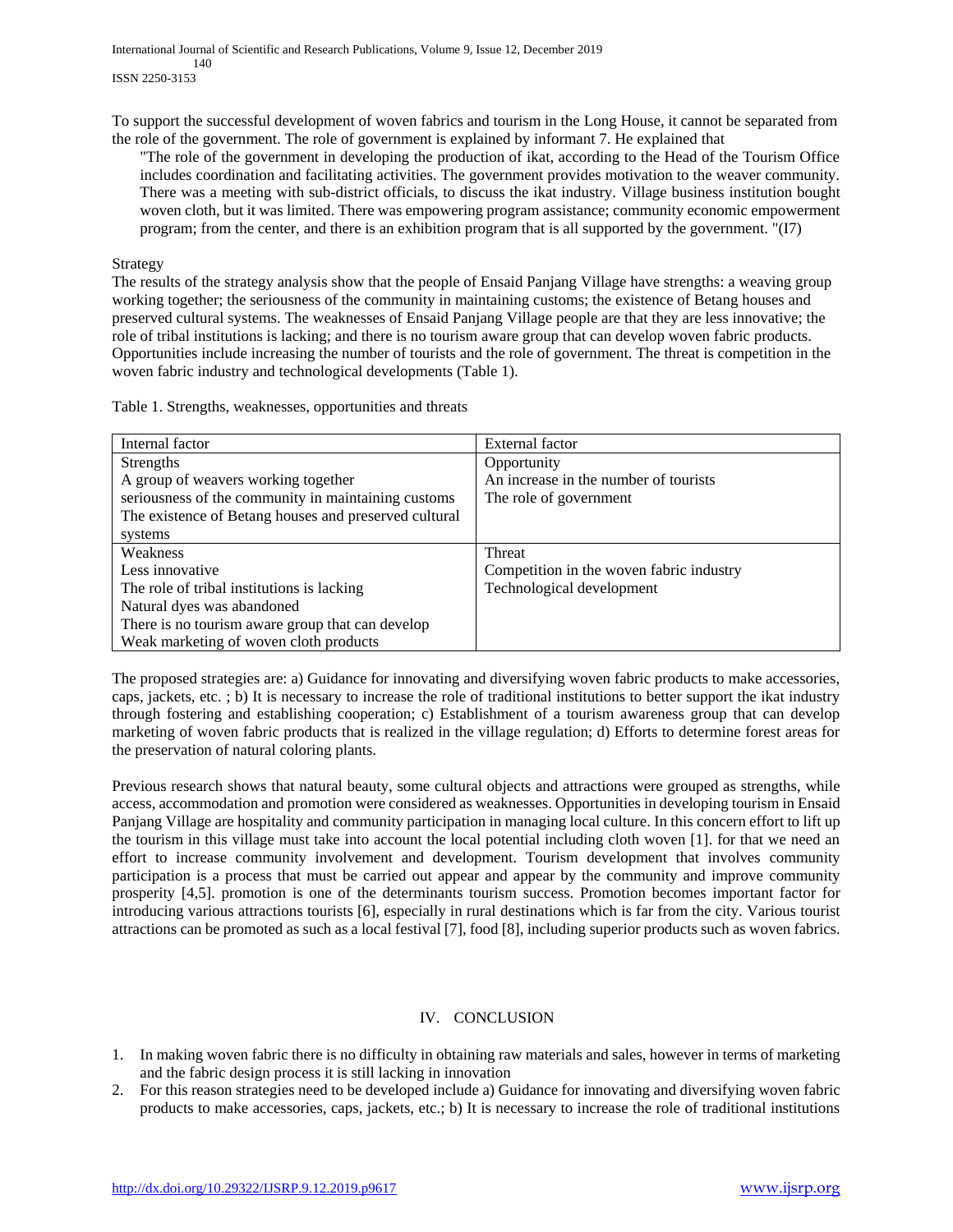to better support the ikat industry through fostering and establishing cooperation; c) Establishment of a tourism awareness group that can develop marketing of woven fabric products that is realized in the village regulation; d) Efforts to determine forest areas for the preservation of natural coloring plants.

## V. ACKNOWLEDGEMENT

The author would like to thank the Dean of Faculty of Mathematics and Natural Sciences and Director of Postgraduate School of Brawijaya University for permitting the research. We thank to Head of Research and Community Empowerment Institute of Brawijaya University. This research is funded by Brawijaya University Community Empowerment Grant with *Doktor Mengabdi* scheme. We are in debt to all volunteers for the assistances.

### REFERENCES

- [1] Leksono, AS., Hakim, A., Setyowati, E. 2017. Potensi dan Strategi Pengembangan Wisata di Sintang. Intersisciplinary Studies Seminar Proceeding.,Postgraduate Brawijaya University, pp. 71-76.
- [2] Badan Pusat Statistik. 2013. Sintang in number.
- [3] Sobian, P., Maryunani, Setyowati, E., and Riniwati. H. 2018, Social Capital (trust, belief, faith) of Dayak Custom Community in Ensaid Panjang Village Sintang District West Kalimantan Indonesia.
- [4] Armawi, A. 2013. Kajian Filosofis terhadap Pemikiran Human-Ekologi dalam Pemanfaatan Sumberday Alam. *J. Manusia dan Lingkungan.* 20 : 57-67.
- [5] Broadbent, E. N., Zambrano, A. M. A. and Dirzo, R. 2012. The effect of land use change and ecotourism on biodiversity: a case study of Manuel Antonio, Costa Rica, from 1985 to 2008. *Journal of Lands Ecosystem.* 27 : 731-744.
- [6] Hummelbrunner, R. and Miglbauer, E. 1994. Tourism promotion and potential in peripheral areas: The Austrian case. *Journal of Sustainable Tourism* 2 : 41-50.
- [7] Felsenstein, D. and Fleischer, A. 2003. Local Festivals and Tourism Promotion: The Role of Public Assistance and Visitor Expenditure. *Journal of Travel Research.*
- [8] Boyne, S. and Hall, D. 2004. *Place promotion through food and tourism: Rural branding and the role of websites. Place Branding.* 1 : 80–92.

### AUTHORS

- **Amin Setyo Leksono** Professor, Department of Biology, Faculty of Mathematics and Natural Sciences, Universitas Brawijaya. Email: [amin28@ub.ac.id](mailto:amin28@ub.ac.id)
- **Irfan Mustafa** Assistant Professor, Department of Biology, Faculty of Mathematics and Natural Sciences, Universitas Brawijaya. Email: irmuss@yahoo.com
- **Aminudin Afandhi –** Associate Professor, Faculty of Agriculture, Universitas Brawijaya, Indonesia Email: a.afandhi@gmail.com
- **Khoirun Nisa** Student, Department of Biology, Faculty of Mathematics and Natural Sciences, Universitas Brawijaya. Email:
- **Pether Sobian** Public Administration Department, Faculty of Social and Political Sciences, Kapuas University. Email: pethersobian@gmail.com
- **Corresponding author –** Amin Setyo Leksono, Department of Biology, Faculty of Mathematics and Natural Sciences, Universitas Brawijaya, Jl. Veteran, Malang, Jawa Timur, Indonesia, 65145. Phone: +62-341- 575841, Fax: +62-341-554403. Email: amin28@ub.ac.id